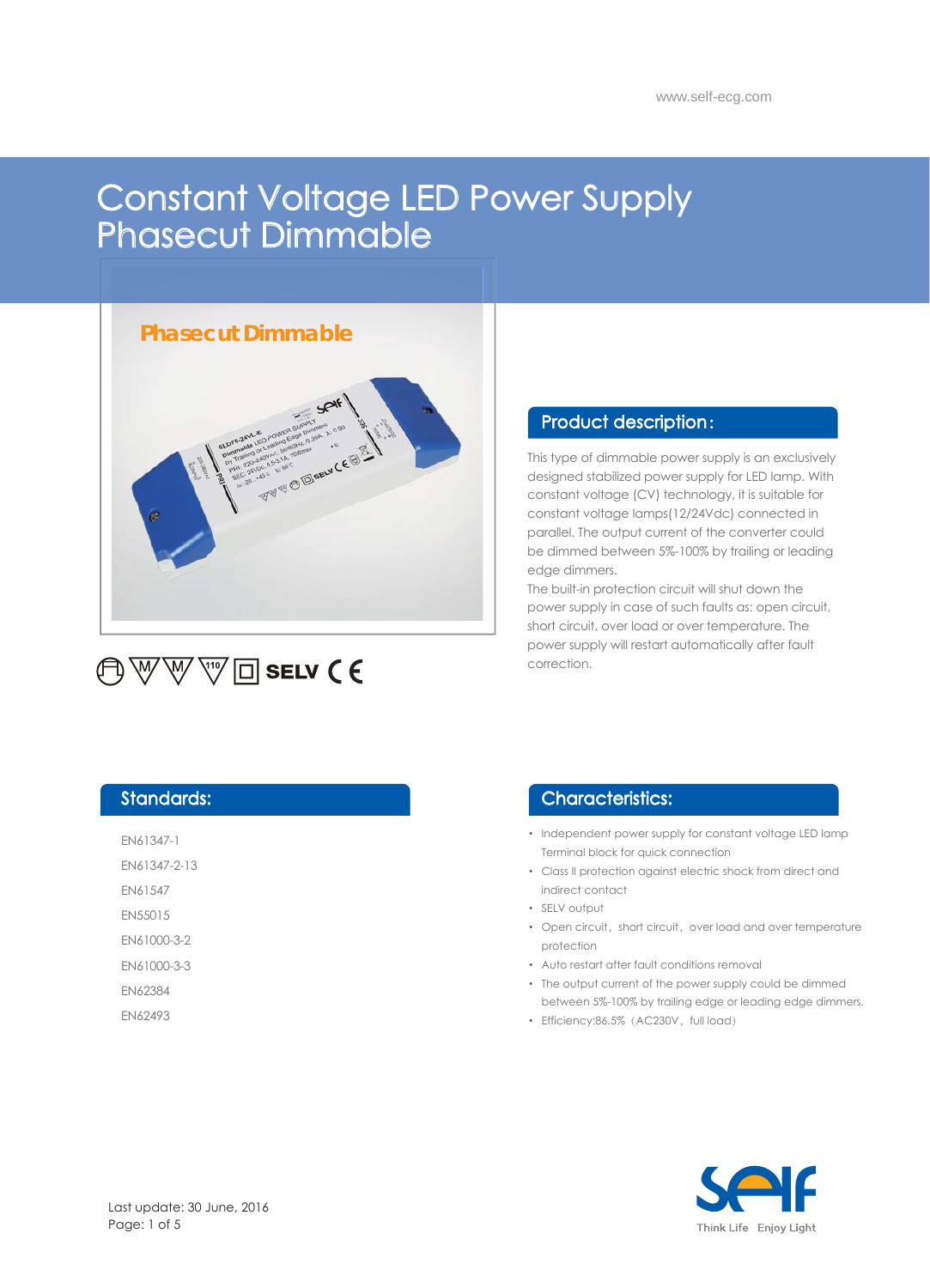# Specifications:

| Model               |                                                                                                                                                                                                                                                                                                                                                                                                                                                                                                                                                                                                                                                                                                                                                                                                              | SLD75-12VL-E                                                                              | <b>SLD75-24VL-E</b> |
|---------------------|--------------------------------------------------------------------------------------------------------------------------------------------------------------------------------------------------------------------------------------------------------------------------------------------------------------------------------------------------------------------------------------------------------------------------------------------------------------------------------------------------------------------------------------------------------------------------------------------------------------------------------------------------------------------------------------------------------------------------------------------------------------------------------------------------------------|-------------------------------------------------------------------------------------------|---------------------|
| Output              | turn on time(S)                                                                                                                                                                                                                                                                                                                                                                                                                                                                                                                                                                                                                                                                                                                                                                                              | ≤ $0.5$                                                                                   | $≤0.5$              |
|                     | output power(W)                                                                                                                                                                                                                                                                                                                                                                                                                                                                                                                                                                                                                                                                                                                                                                                              | 75                                                                                        | 75                  |
|                     | output votage(V)                                                                                                                                                                                                                                                                                                                                                                                                                                                                                                                                                                                                                                                                                                                                                                                             | 12                                                                                        | 24                  |
|                     | output voltage tolerance <sup>0</sup>                                                                                                                                                                                                                                                                                                                                                                                                                                                                                                                                                                                                                                                                                                                                                                        | $±5\%$                                                                                    | ±5%                 |
|                     | ripple voltage(mV)                                                                                                                                                                                                                                                                                                                                                                                                                                                                                                                                                                                                                                                                                                                                                                                           | 300                                                                                       | 300                 |
|                     | working current range(A)                                                                                                                                                                                                                                                                                                                                                                                                                                                                                                                                                                                                                                                                                                                                                                                     | $1.0 - 6.25$                                                                              | $0.5 - 3.1$         |
|                     | dimming interface                                                                                                                                                                                                                                                                                                                                                                                                                                                                                                                                                                                                                                                                                                                                                                                            | trailing or leading edge or Intelligent dimmin system                                     |                     |
|                     | dimming range                                                                                                                                                                                                                                                                                                                                                                                                                                                                                                                                                                                                                                                                                                                                                                                                | 5%-100%, the minimum dimming proportion will be impacted by the phase angle of the dimmer |                     |
| Input               | rated supply voltage(Vac)                                                                                                                                                                                                                                                                                                                                                                                                                                                                                                                                                                                                                                                                                                                                                                                    | 220-240                                                                                   | 220-240             |
|                     | voltage range(Vac)                                                                                                                                                                                                                                                                                                                                                                                                                                                                                                                                                                                                                                                                                                                                                                                           | 198-264                                                                                   | 198-264             |
|                     | line frequency(Hz)                                                                                                                                                                                                                                                                                                                                                                                                                                                                                                                                                                                                                                                                                                                                                                                           | 50/60                                                                                     | 50/60               |
|                     | input current(mA)                                                                                                                                                                                                                                                                                                                                                                                                                                                                                                                                                                                                                                                                                                                                                                                            | 410                                                                                       | 390                 |
|                     | efficiency <sup>2</sup>                                                                                                                                                                                                                                                                                                                                                                                                                                                                                                                                                                                                                                                                                                                                                                                      | 85.0%                                                                                     | 86.5%               |
|                     | average efficiency <sup>®</sup>                                                                                                                                                                                                                                                                                                                                                                                                                                                                                                                                                                                                                                                                                                                                                                              | 81.0%                                                                                     | 83.2%               |
|                     | power factor <sup>o</sup>                                                                                                                                                                                                                                                                                                                                                                                                                                                                                                                                                                                                                                                                                                                                                                                    | 0.95                                                                                      | 0.95                |
|                     | inrush current(lpk)                                                                                                                                                                                                                                                                                                                                                                                                                                                                                                                                                                                                                                                                                                                                                                                          | 30A/1ms                                                                                   | 30A/1ms             |
| Protection          | over voltage protection                                                                                                                                                                                                                                                                                                                                                                                                                                                                                                                                                                                                                                                                                                                                                                                      | <b>YES</b>                                                                                | <b>YES</b>          |
|                     | short circuit protection                                                                                                                                                                                                                                                                                                                                                                                                                                                                                                                                                                                                                                                                                                                                                                                     | <b>YES</b>                                                                                | <b>YES</b>          |
|                     | over temperature protection                                                                                                                                                                                                                                                                                                                                                                                                                                                                                                                                                                                                                                                                                                                                                                                  | <b>YES</b>                                                                                | <b>YES</b>          |
|                     | automatic restart                                                                                                                                                                                                                                                                                                                                                                                                                                                                                                                                                                                                                                                                                                                                                                                            | <b>YES</b>                                                                                | <b>YES</b>          |
|                     | over load protection                                                                                                                                                                                                                                                                                                                                                                                                                                                                                                                                                                                                                                                                                                                                                                                         | <b>YES</b>                                                                                | <b>YES</b>          |
|                     | surge capacity                                                                                                                                                                                                                                                                                                                                                                                                                                                                                                                                                                                                                                                                                                                                                                                               | <b>L-N: 1KV</b>                                                                           | $L-N: 1KV$          |
| Ambient<br>and Life | Ta(C)                                                                                                                                                                                                                                                                                                                                                                                                                                                                                                                                                                                                                                                                                                                                                                                                        | $-1045$                                                                                   | $-1045$             |
|                     | Tc max. $(C)$                                                                                                                                                                                                                                                                                                                                                                                                                                                                                                                                                                                                                                                                                                                                                                                                | 85                                                                                        | 80                  |
|                     | Storage Temperature( $C$ )                                                                                                                                                                                                                                                                                                                                                                                                                                                                                                                                                                                                                                                                                                                                                                                   | $-3080$                                                                                   |                     |
|                     | ambient humidity range                                                                                                                                                                                                                                                                                                                                                                                                                                                                                                                                                                                                                                                                                                                                                                                       | 5%85%RH, Not condensing                                                                   |                     |
|                     | nominal life-time(hrs)                                                                                                                                                                                                                                                                                                                                                                                                                                                                                                                                                                                                                                                                                                                                                                                       | 30'000@Ta=45C                                                                             |                     |
|                     | failure rate                                                                                                                                                                                                                                                                                                                                                                                                                                                                                                                                                                                                                                                                                                                                                                                                 | 0.1%/1000h                                                                                |                     |
| Other               | weight(g)                                                                                                                                                                                                                                                                                                                                                                                                                                                                                                                                                                                                                                                                                                                                                                                                    | 430                                                                                       |                     |
|                     | dimensions (LxWxH)(mm)                                                                                                                                                                                                                                                                                                                                                                                                                                                                                                                                                                                                                                                                                                                                                                                       | 185×60×31                                                                                 |                     |
|                     | casing material                                                                                                                                                                                                                                                                                                                                                                                                                                                                                                                                                                                                                                                                                                                                                                                              | Plastic                                                                                   |                     |
|                     | housing colour                                                                                                                                                                                                                                                                                                                                                                                                                                                                                                                                                                                                                                                                                                                                                                                               | White                                                                                     |                     |
|                     | type of protection                                                                                                                                                                                                                                                                                                                                                                                                                                                                                                                                                                                                                                                                                                                                                                                           | <b>IP20</b>                                                                               |                     |
|                     | protection class                                                                                                                                                                                                                                                                                                                                                                                                                                                                                                                                                                                                                                                                                                                                                                                             | Classil                                                                                   |                     |
| <b>Note</b>         | 1. Tolerance: includes set up tolerance, line regulation and load regulation.<br>2. Tested at full load, 230Vac. Refer to ""Power Factor"" and ""EFFICIENT" curve graphs.<br>3. Calculate the model's average efficiency for each test voltage by testing at 100%, 75%, 50%, and 25% of<br>rated current and then computing the simple arithmetic erage of these four values.<br>4. All parameters NOT specially mentioned are measured at nominal voltage input, rated load and 25 of<br>ambient temperature.<br>5. The power supply is considered as a component that will be operated in combination with final equipment.<br>Since EMC performance will be affected by the complete installation, the final equipment manufacturers must<br>re-qualify EMC Directive on the complete installation again. |                                                                                           |                     |

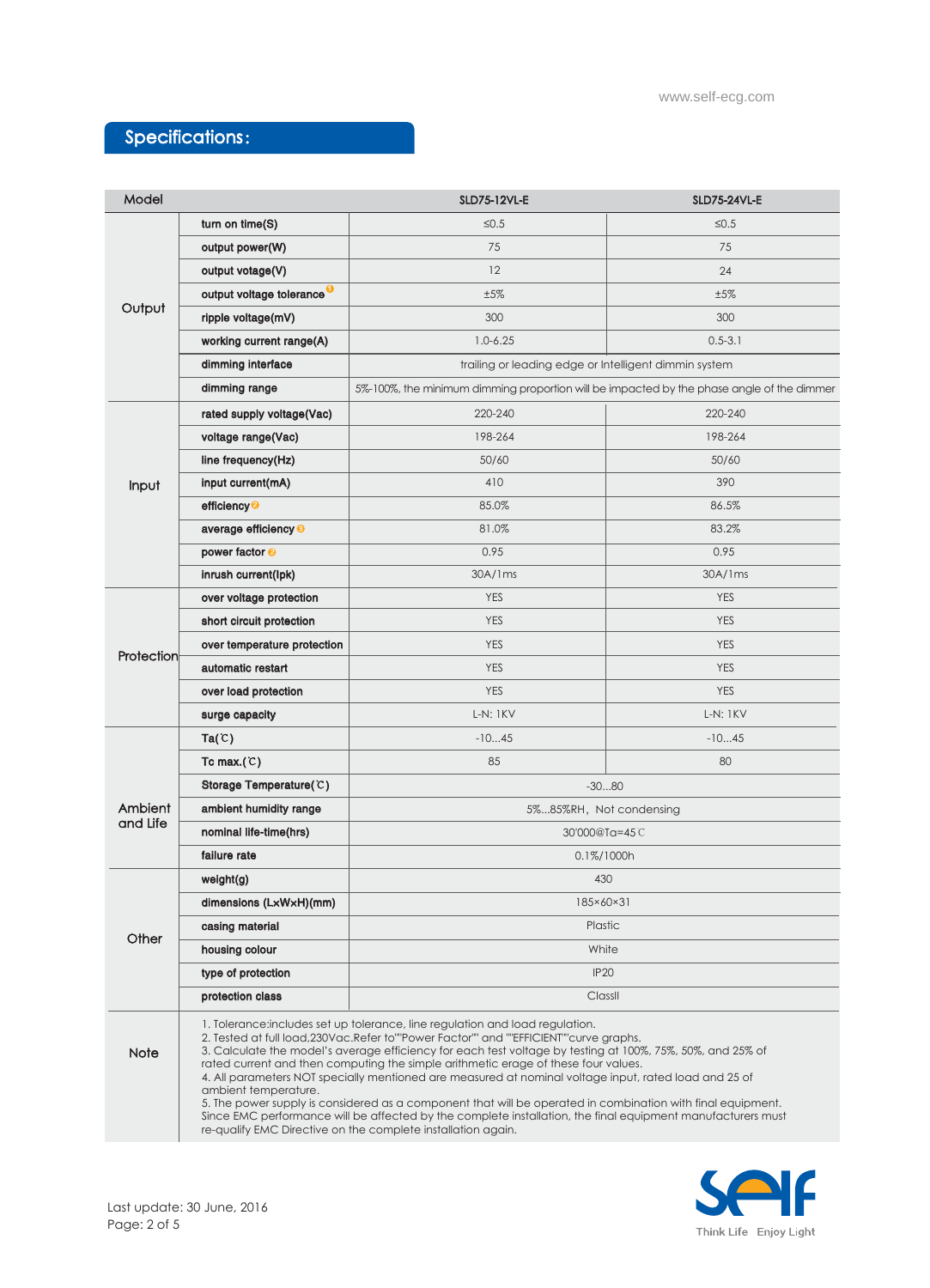Dimensions(mm):



# Wiring diagram:



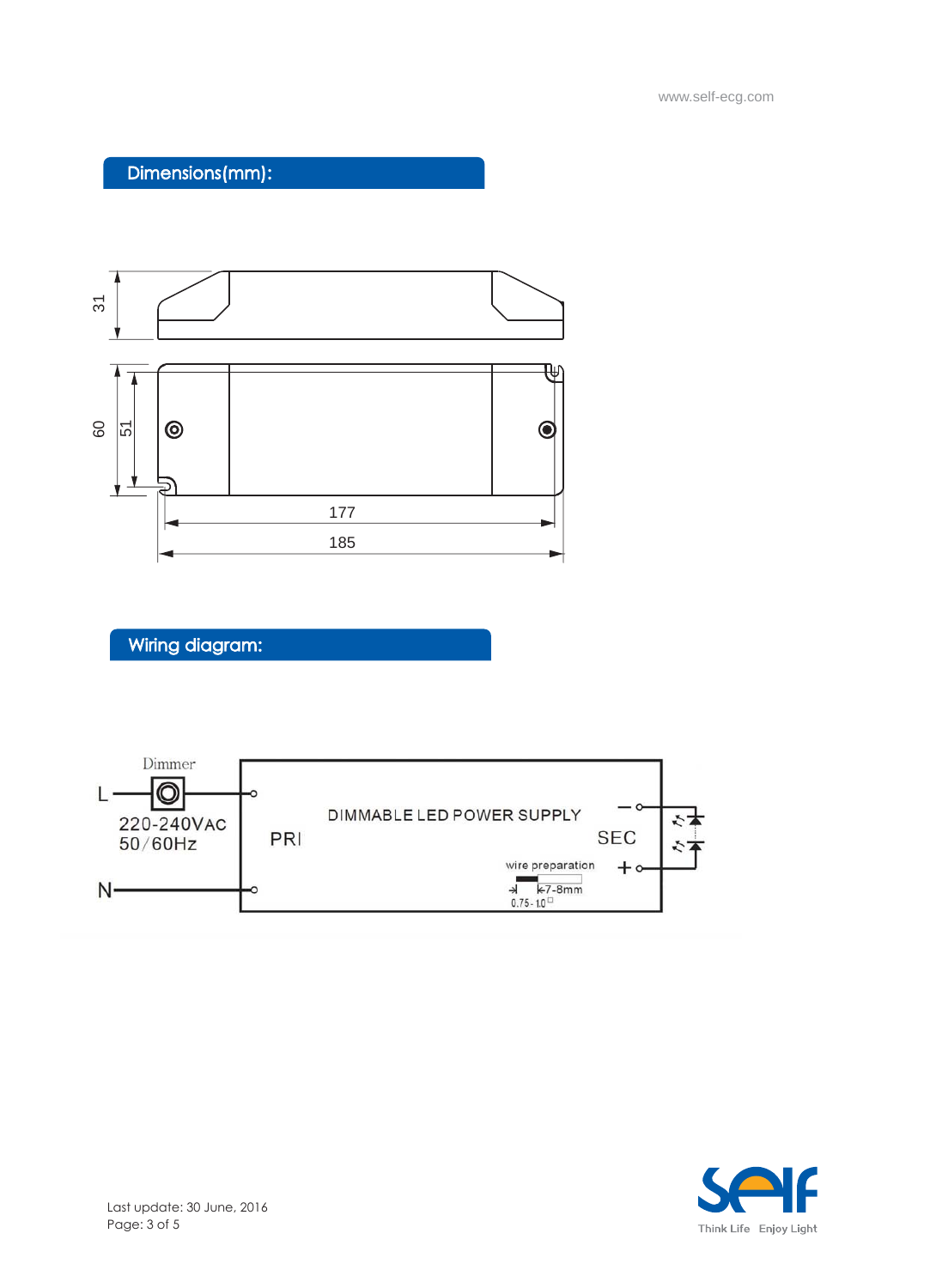www.self-ecg.com

## Electrical curves:





note

For constant current power supply,"LOAD" means the percentage of the maximum rated output voltage. For constant voltage power supply,"LOAD" means the percentage of the maximum rated output current.